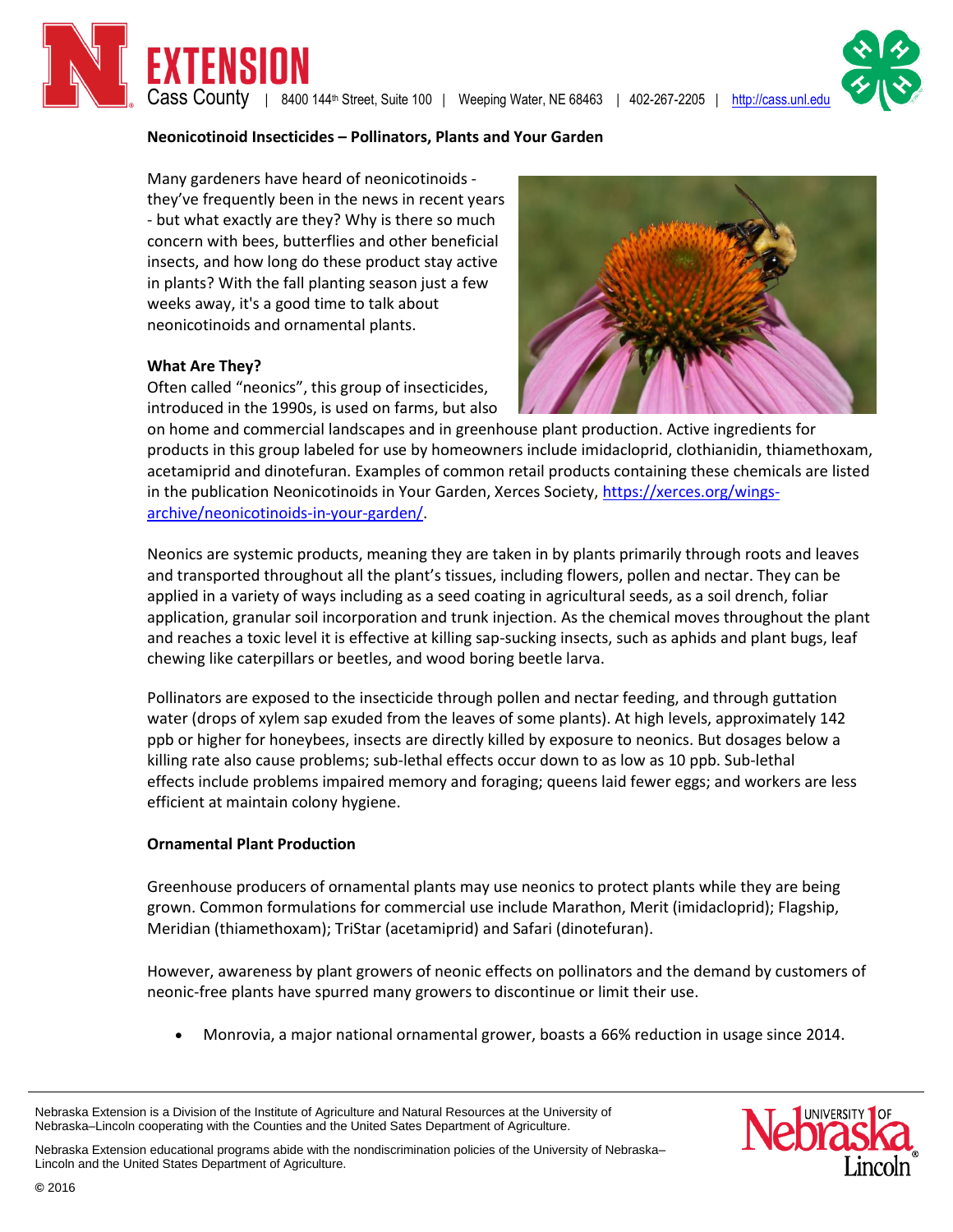FNSINN

 $\sf{ Cass}\:\:County \:\: | \:\: 8400\:\:144$ th Street, Suite 100  $\:$  Weeping Water, NE 68463  $\:$  | 402-267-2205  $\:$  |  $\:$  http://cass.unl.edi

- In 2015, Lowes announced their plan to phase out neonicotinoid pesticides from its store shelves over a two-year period. They also planned to work with growers to eliminate neonic use in nursery stock by 2019.
- In 2015, Home Depot began requiring a label in the pot of each plant treated with neonics, with the goal of phasing out neonic-treated plants completely by 2018.
- In 2017, Walmart, Costco and True Value announced their intention to phase out neonic-treated plants.

Also, while seed coating with neonics is widely done with field crops like corn and soybeans it is not used on the seeds of ornamental plants. In greenhouses neonics are applied by granular soil incorporation, topical foliage sprays and as a liquid soil drench.

# **Toxic Levels & Residual Length**

According to Vera Krischik, University of Minnesota Dept. of Entomology, the persistence and amount of pesticide in pollen and nectar depends on the specific chemical used, application method, concentration applied and binding capacity of the soil. In trees and shrubs, imidacloprid applied according to label directions has a listed residual of 12 months; dinotefuran applied to trees for borer control has a 24 month residual. How long plants retain a level above 10 ppb, the sublethal level for bees, is being studied.

Researchers are also studying neonic concentrations in treated annuals and perennials, and their length of residual effect. However, since doing tissue tests on plants in your landscape or plants you intend to buy is not realistic, following the steps below to minimize neonic impact on pollinators in your landscape is a better management strategy.

# **Important Points for Gardeners**

Dave Smitley, Michigan State University Dept. of Entomology, has worked with the horticulture industry on insect pest problems, researching best management practices to control pests while growing annuals, perennials, trees and shrubs yet maintain safety for pollinators.

What can gardeners do to minimize the impact of neonic insecticides on pollinators in their landscape? Here are a few tips.

- Smitley says don't stop planting trees, shrubs and ornamentals. Creating habitat for pollinators and butterflies is critical to maintaining populations.
- One of the best ways for gardeners to know if plants they consider purchasing have been treated with neonics is to look for a cautionary plant label or ask garden center staff.
- Unsure if a plant has been treated with neonics? Removing flowers on perennials or shrubs for the first year after purchasing can be an effective way to minimize impact on pollinators. Smitley points out recent studies have shown cherry trees sprayed with imidacloprid after spring flowering was done, showed only 1-6 ppb concentration the following year; which is below the sublethal level.
- Do not spray neonics on blooming plants.
- Mow your lawn to remove weed flowers, like dandelions or clover, if a liquid neonic application is going to be made for white grub control.



Nebraska Extension is a Division of the Institute of Agriculture and Natural Resources at the University of Nebraska–Lincoln cooperating with the Counties and the United Sates Department of Agriculture.